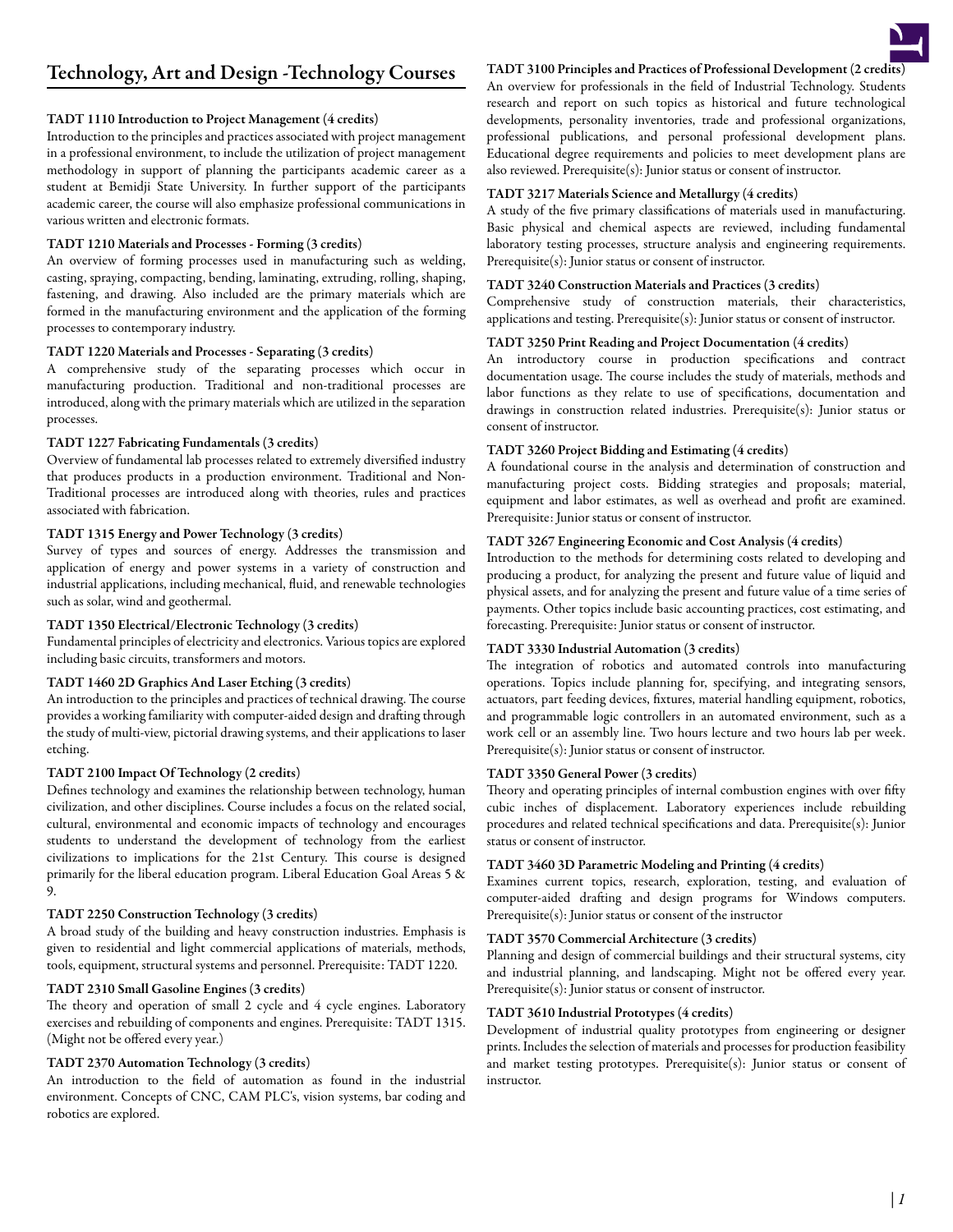## TADT 3700 Production Planning and Control (4 credits)

The concepts, tools, techniques, and quantitative methods used to plan for and control operations in the production of goods and services. Topics include, but are not limited to, traditional inventory management, just-in-time inventory, materials- and enterprise-resource planning, facilities location and layout, process strategies, aggregate planning, scheduling, maintenance and reliability, project management, and supply chain management. Prerequisite: Junior status or consent of instructor.

## TADT 3850 Foundation of Technology Education (2 credits)

Survey of the history, philosophy, curriculum, and instructional practices of the industrial technology education field. Emphasizes the goals and objectives of technology education programs in the K-12 public school system. Includes current issues, career options, professional organizations, and licensure requirements. Prerequisite(s): Junior status or consent of instructor.

## TADT 3857 Methods of Teaching Industrial Technology/Vocational Education (4 credits)

Approaches and delivery strategies for teaching technology education. Instructional technologies, records management, lesson planning and classroom practice. Prerequisites: Junior status or consent of instructor.

### TADT 3877 Engineering Problem Solving (4 credits)

Investigates the terminology, concepts, and analytical techniques essential to solving complex problems which occur in manufacturing. Prerequisite: Junior status or consent of the instructor.

## TADT 3878 Industrial/Engineering Production Studies (4 credits)

Study and visitations/assessments of the various aspects of industry, particularly in the engineering and technology management fields. The strategy of benchmarking will be used as a primary tool to complete course research. Prerequisite(s): Junior status or consent of instructor.

### TADT 3879 Performance Measurement (3 credits)

The establishment of time standards essential to the decision making, forecasting, and process control efforts of manufacturing engineering groups and operations management. Prerequisites: Junior status or consent of instructor.

## TADT 3885 Technical Sales, Service and Training (4 credits)

The philosophy and practice of sales and service in a technical environment, including the methodology, planning and design of sales activity, and developing technical proposals and presentations. Course also examines aspects of assessing, designing and implementing human resource training programs. Prerequisite(s): Junior status or consent of instructor.

### TADT 3887 Safety and Risk Management (4 credits)

Introduction to the general principles, regulations, responsibilities, policies and practices associated with Safety and Risk Management from the perspective of a manager in operations, facilities and/or construction. Prerequisite(s): Junior status or consent of the instructor

## TADT 3897 Ergonomics and Human Factors (3 credits)

Students learn how to apply human-centered design principles to minimize the risk of harm while simultaneously facilitating the use of man-made artifacts. These principles may be applied in the work environment to design or improve work methods and work environments. They may also be used in the design of consumer goods. Includes a course project and lab activities. Two hours lecture and two hours lab per week. Prerequisites: Junior status or consent of instructor.

### TADT 4259 Construction Management (4 credits)

An advanced study of construction project planning, contracting, and supervision. The management functions of a construction business environment are emphasized. Attention is given to the differences between construction management and construction contracting as well as a focus on the concept of green building. Prerequisites: Junior status or consent of instructor.

# TADT 4260 Computerized Construction Estimating (4 credits)

An exploration and study of computerized construction estimating methods, software, and approaches for estimating, planning, and documenting construction projects. Prerequisite: Junior status.

## TADT 4340 Industrial Controls (4 credits)

A study of industrial controls including electromechanical devices, programmable logic controllers and computer control. Prerequisites: Junior status or consent of instructor.

# TADT 4349 Principles of Technology (3 credits)

A laboratory based study of electrical, mechanical, thermal and optical systems which combines theory and practice to develop an understanding of technological systems based on mathematical and physical models. Prerequisites: Junior status or consent of instructor.

### TADT 4370 Computer Integrated Manufacturing (3 credits)

Study of how to synchronize operations in an environment that incorporates automated production equipment, material handling systems, plant control systems, design engineering functions, production- and inventory-control systems, and various management functions. Prerequisites: Junior status or consent of instructor.

# TADT 4385 Sustainability and Emerging Technologies (4 credits)

A study of sustainability and the emerging technologies that support its major concepts in a laboratory-based course. Students will experience a variety of emerging technologies and understand how such content may be applied in design, engineering, manufacturing and/or the construction industries. Prerequisite(s): Junior status or consent of instructor.

## TADT 4460 Design for Manufacturability (3 credits)

A study of the tools, techniques, and guidelines used to design parts and products, while minimizing costs, facilitating manufacturing operations, maximizing quality and functionality, and supporting modern production management techniques. Prerequisites: Junior status or consent of instructor.

## TADT 4464 Machine Element Design (3 credits)

Application of mechanical principles, such as physics, stress analysis, motion analysis, mechanical power, fluid power, fastening and joining techniques, and electric motor selection/control to the design of components and mechanisms. Prerequisites: Junior status or consent of instructor.

### TADT 4465 Mechanical Analysis of Parametric 3D Models (3 credits)

The use of a parametric 3D CAD package, in conjunction with either add-on or third-party software applications, to create virtual part and assembly models, and to analyze their physical performance using computer simulation techniques. Topics include shape optimization, and stress-, fatigue-, and kinematic-analysis, plus additional analysis techniques as planned by the instructor. Prerequisites: Junior status or consent of instructor.

### TADT 4537 Industrial Design/Innovation (4 credits)

Exploration of the history, philosophy and application of industrial design. Includes defining specific customer needs and the research, identification, testing, assessment and implementation of effective solutions to technological problems. Also included is the development of a design proposal, written and graphic documentation, and the ethical, environmental, social and economic impacts of design solutions. Incorporates the role, purpose and relationship of innovation in business and industry with the design process. Prerequisite(s): Junior status or consent of instructor.

### TADT 4778 Advanced Topics in Technology (4 credits)

Current topics, or emerging research or exploration and assessment of topics in the applied engineering, industrial technology, and/or technology management fields, or any related field. Prerequisite(s): Junior status or consent of the instructor

### TADT 4812 Leadership Mentoring (1 credit)

Introduction to leadership principles in practice through the shadowing of a volunteer mentor currently working in a senior leadership role of a local private sector organization. The student will observe how leadership provides direction and guidance in alignment of their respective organizations toward a common goal and in support of specific performance objectives. Prerequisites: Junior status or consent of the instructor.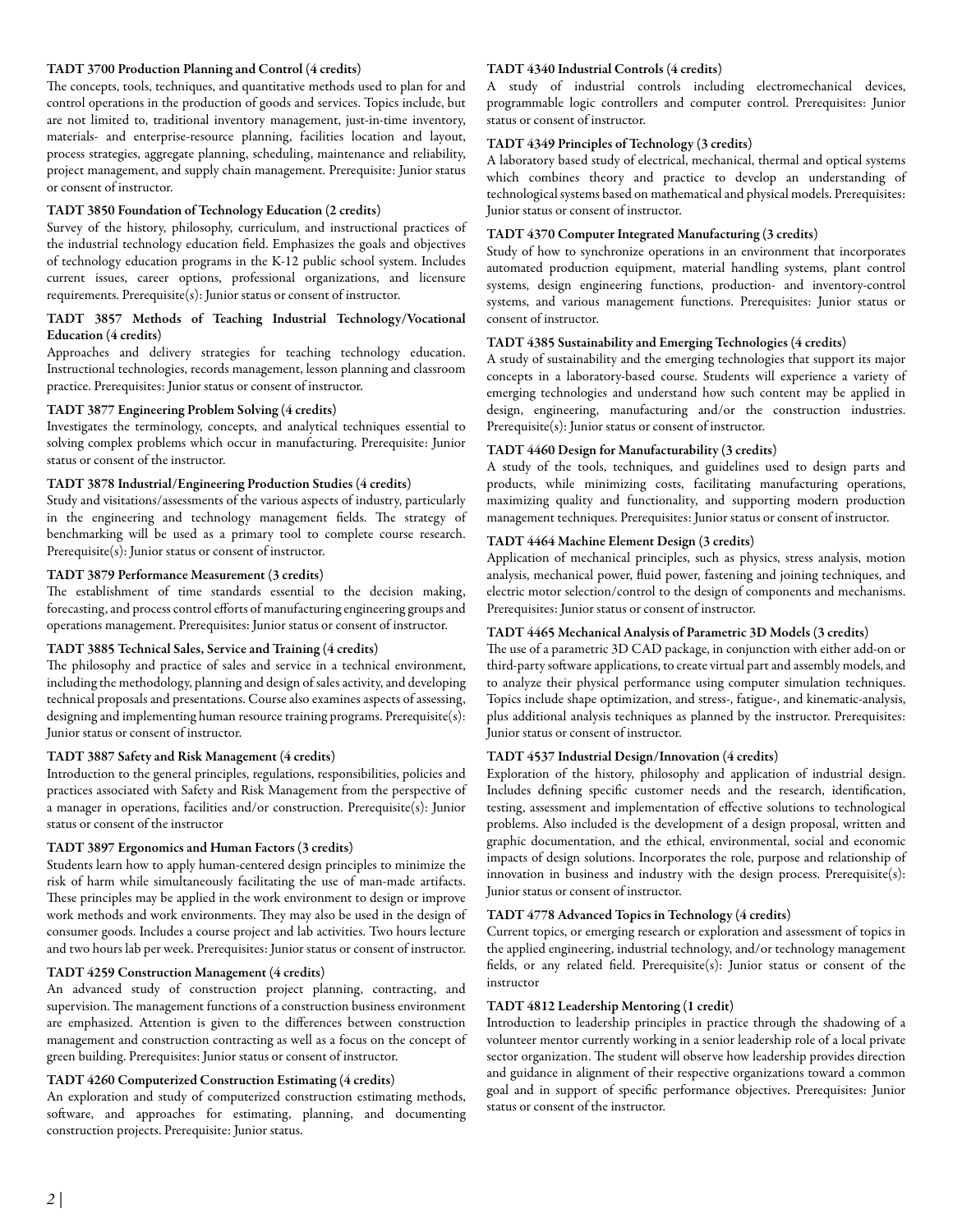## TADT 4820 Engineering Case Study (3 credits)

Study and development of a solution to a new or existing engineering-related problem. Students propose an appropriate case within their field of interest to be given approval by the instructor. Based on instructor approval, students submit a case study which documents the proposal, implementation strategy, and results of the proposal.

### TADT 4830 Foundations in Career and Technical Education (2 credits)

Students will research learning theory and demonstrate basic instructional competencies unique to career & technical education, including philosophy, methods of teaching, and student assessment. Course also addresses the inclusion of teaching strategies in reading, reading comprehension and writing. Prerequisites: Junior status or consent of instructor.

### TADT 4837 Evaluation in Career and Technical Education (2 credits)

A study of testing and measurement techniques and applications in occupational programs. The construction of teacher-made performance test, written tests, rating scales and checklists is emphasized. Vendor and standardized are included. Prerequisites: Junior status or consent of instructor.

# TADT 4839 Industrial/Career and Technical Education Student Organization (2 credits)

Acquaints students with the issues of planning and implementation of student organizations. Also includes student organizations at the secondary and postsecondary levels and their relationship to state and federal policy and legislation. Prerequisites: Junior status or consent of instructor.

TADT 4847 Methods of Teaching Career and Technical Education (2 credits) Instructional methodology used in the implementation of occupationally and technically orientated curriculum. Prerequisites: Junior status or consent of instructor.

## TADT 4849 Classroom Management in Career and Technical Education (2 credits)

Managing the career and technical education learning classroom, including impact on effective teaching approaches, laboratory safety, material purchase and inventory, equipment purchase and maintenance, and program budgeting. Prerequisites: Junior status or consent of instructor.

# TADT 4850 Philosophy of Career and Technical Education (2 credits)

A study of the history, philosophy, and practices of career and technical education. Includes a survey of curriculum characteristics, certification requirements, professional organizations, and career options. Prerequisites: Junior status or consent of instructor.

### TADT 4858 Curriculum Development in Technology Education & Career & Technical Ed (2 credits)

The philosophy of curriculum and course construction. Gives special attention to the formulation of purposes, selection and sequence of activities and learner outcomes and assessment. Prerequisites: Junior status or consent of instructor.

## TADT 4859 Special Needs in Career and Technical Education (2 credits)

Objectives, materials, and methods of developing and modifying curriculum in the various vocational fields for students with special needs. Prerequisites: Junior status or consent of instructor.

## TADT 4860 Management In Industrial Technology Education (4 credits)

Managing the learning environment, budget, equipment and student projects in the technology education setting, Also covers safety considerations and investigates strategies for learning within the technological clusters and for accommodating special needs students. Prerequisites: Junior status or consent of instructor.

#### TADT 4867 Lean Principles and Practices (4 credits)

This course teaches the principles and practical application of Lean methods and tools as they would apply in various types of organizational value streams allowing for continuously improving operational performances that are fast, flexible, focused and organizationally inclusive for all stakeholders. Prerequisite(s): Junior status or consent of the instructor

### TADT 4873 Emphasis Related Capstone (4 credits)

A multifaceted project that utilizes the students culminating academic and intellectual experience to think critically, solve a challenging problem, and develop a solution using oral communication, public speaking, research skills, media literacy, teamwork, planning, self-sufficiency, or goal setting. Prerequisite(s): Senior status or consent of the instructor

## TADT 4875 Facilities Management (4 credits)

This course is an exploration of the concepts and organization of an integrated approach to operating, maintaining, improving and adapting the buildings and infrastructure to an organization in order to create an environment that strongly supports the primary objectives of that organization. It includes a focus on preventive maintenance, planning and scheduling of maintenance, OSHA and the development of safety awareness. Prerequisite(s): Junior status or consent of instructor.

#### TADT 4878 Quality Assurance (4 credits)

The course teaches the theory and applications of statistical analysis, quality problem solving and implementation. Prerequisite(s): Junior status or consent of instructor.

### TADT 4879 Service Process Design and Improvement (4 credits)

The design and improvement of work processes in the service industries and in the service functions of manufacturing organizations. Topics include, but are not limited to, the tools and techniques required for designing, setting up, and managing service systems; improving service quality; the impacts of technology on service management; managing nonprofit service organizations; services strategies; and the positioning and marketing of services. Prerequisite(s): Junior status or consent of instructor.

### TADT 4880 Total Quality Management (3 credits)

An overview of the current quality control management techniques including process capability, action research and the international standards organization (ISO 9000). Prerequisites: Junior status or consent of instructor.

## TADT 4887 Career Development Theory and Practice (2 credits)

A course designed to acquaint professionals with the various phases of lifetime career development. Strategies are reviewed to provide a comprehensive understanding of career awareness and the role that it plays in the life of each individual and society. Prerequisites: Junior status or consent of instructor.

#### TADT 4888 Work/Occupational Assessment of Learners (2 credits)

An investigation of the use of informal and formal techniques used in the design and implementation of occupational assessment with school systems. Prerequisites: Junior status or consent of instructor.

### TADT 4889 Coordination Techniques of Career and Technical Education (2 credits)

The course involves the role of teacher-coordinators in the design and implementation of internships and other cooperative experimental learning methods. Prerequisites: Junior status or consent of instructor.

### TADT 4897 Project Management (4 credits)

The combination of people, systems and techniques required to coordinate the resources needed to complete a project according to established goals, standards and deadlines. Includes the study of organizational structure, supervision and the related work of the supervisor as leader, staff relations and the improvement of industrial operations. Prerequisite(s): Junior status or consent of instructor.

#### TADT 4898 Simulation of Industrial Processes (3 credits)

Application of computer-based, discrete event simulation to improve or design work processes in business and industry. Emphasizes building mathematical systems models of work processes to be analyzed and optimized using simulation software such as, but not limited to, Promodel or Arena. Two hours lecture and two hours computer lab per week. Prerequisites: Junior status or consent of instructor.